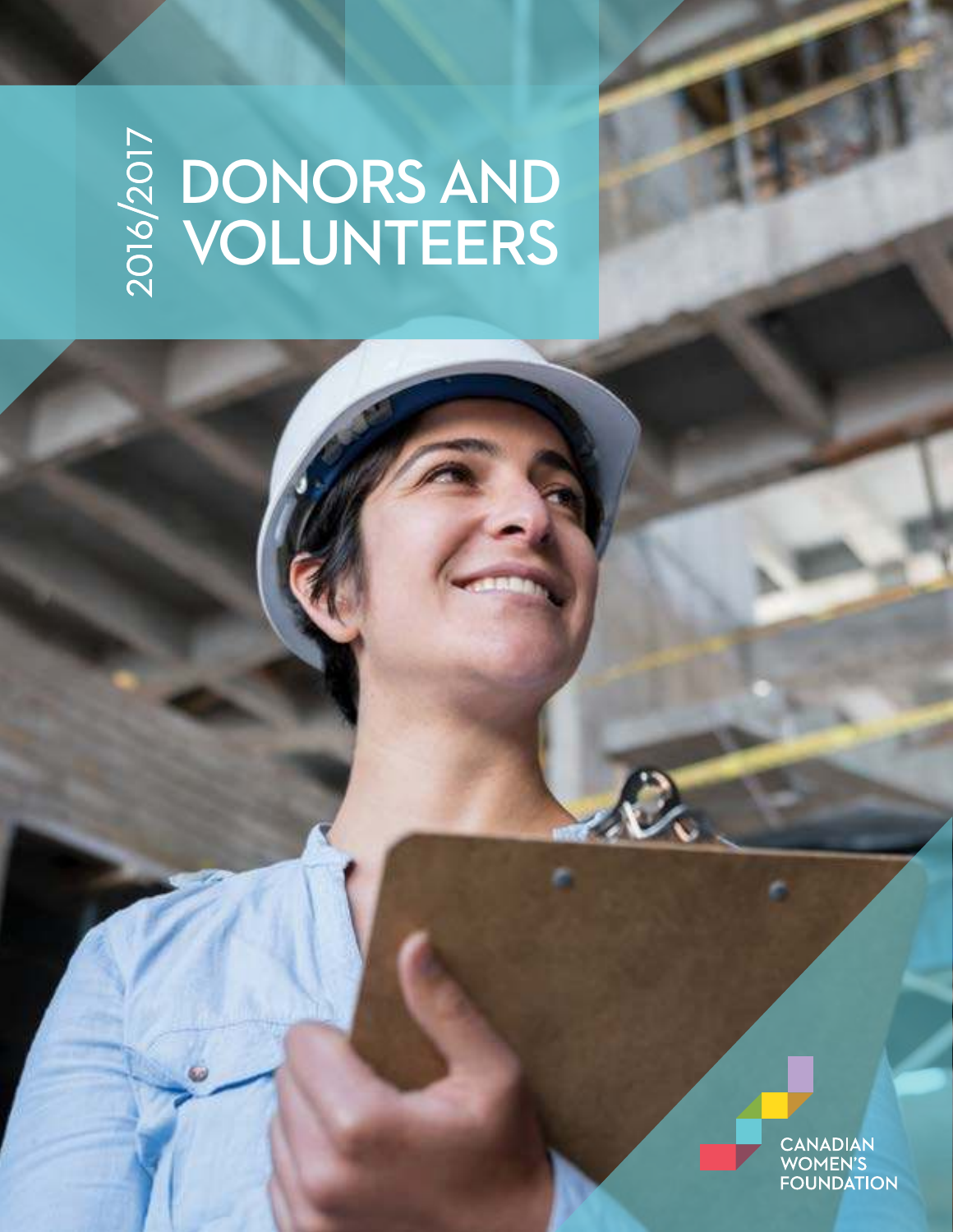### Volunteer Committees

### Grant Committees

#### Annual Violence Prevention Grants **Committee**

| <b>Patt Lenover-Adams</b>       | Committee Chair                                                                                            |
|---------------------------------|------------------------------------------------------------------------------------------------------------|
| <b>Charlene Catchpole</b>       | Leeds & Grenville<br>Interval House /<br>Ontario Association of<br><b>Shelter and Transition</b><br>Houses |
| <b>Cecile Guerin</b>            | <b>Embrace Life Council</b>                                                                                |
| Chiara Borrelli                 | Scotiabank                                                                                                 |
| Crystal Laborero                | Canadian Women's<br><b>Foundation Board</b><br>Co-Chair                                                    |
| Deb Larocque                    | WomenSense                                                                                                 |
| Fawzia Ratanshi                 |                                                                                                            |
| <b>Karen Closs</b>              | Five Hills Health<br>Region                                                                                |
| Lana Bentley                    | <b>YWCA Calgary</b>                                                                                        |
| <b>Lesley Anderson</b>          | Greater Vancouver<br>Foundation                                                                            |
| Lisa Lue-Shing                  | WINNERS /<br>HomeSense                                                                                     |
| <b>Manon Monastesse</b>         | Fédération<br>des maisons<br>d'hébergement pour<br>femmes                                                  |
| Marcia Cardamore                | PeopleSense<br>Foundation                                                                                  |
| Nadine Sookermany               | Springtide Resources                                                                                       |
| <b>Sandra Caswell</b>           | TD Bank Group                                                                                              |
| <b>Shanan Spencer-</b><br>Brown | Royal LePage Shelter<br>Foundation                                                                         |
| <b>Sheila Davis</b>             | <b>Bryony House</b>                                                                                        |

#### Teen Healthy Relationships Advisory Committee

| Dr. Kristin Blakely     | Committee Chair;<br>Canadian Women's<br>Foundation Board<br>Vice-Chair |
|-------------------------|------------------------------------------------------------------------|
| <b>Ben Lord</b>         |                                                                        |
| <b>Carly Neill</b>      | Royal LePage Shelter<br>Foundation                                     |
| Jade Harper             | Spirit Fusion                                                          |
| Jae-Marie Ferdinand     | Montreal Children's<br><b>Hospital and McGill</b><br>University        |
| Julia Miller            | LesLois Shaw<br>Foundation                                             |
| Kevin Vowles            | White Ribbon                                                           |
| <b>Lindsey Decontie</b> | National Aboriginal<br>Circle Against Family<br>Violence               |
| Papy Abdie              |                                                                        |
| <b>Pauline Paterson</b> | YWCA Toronto Girls<br>and Family Centre                                |
| <b>Peggy Moss</b>       |                                                                        |
| <b>Sandy Whitham</b>    | WINNERS /<br>HomeSense                                                 |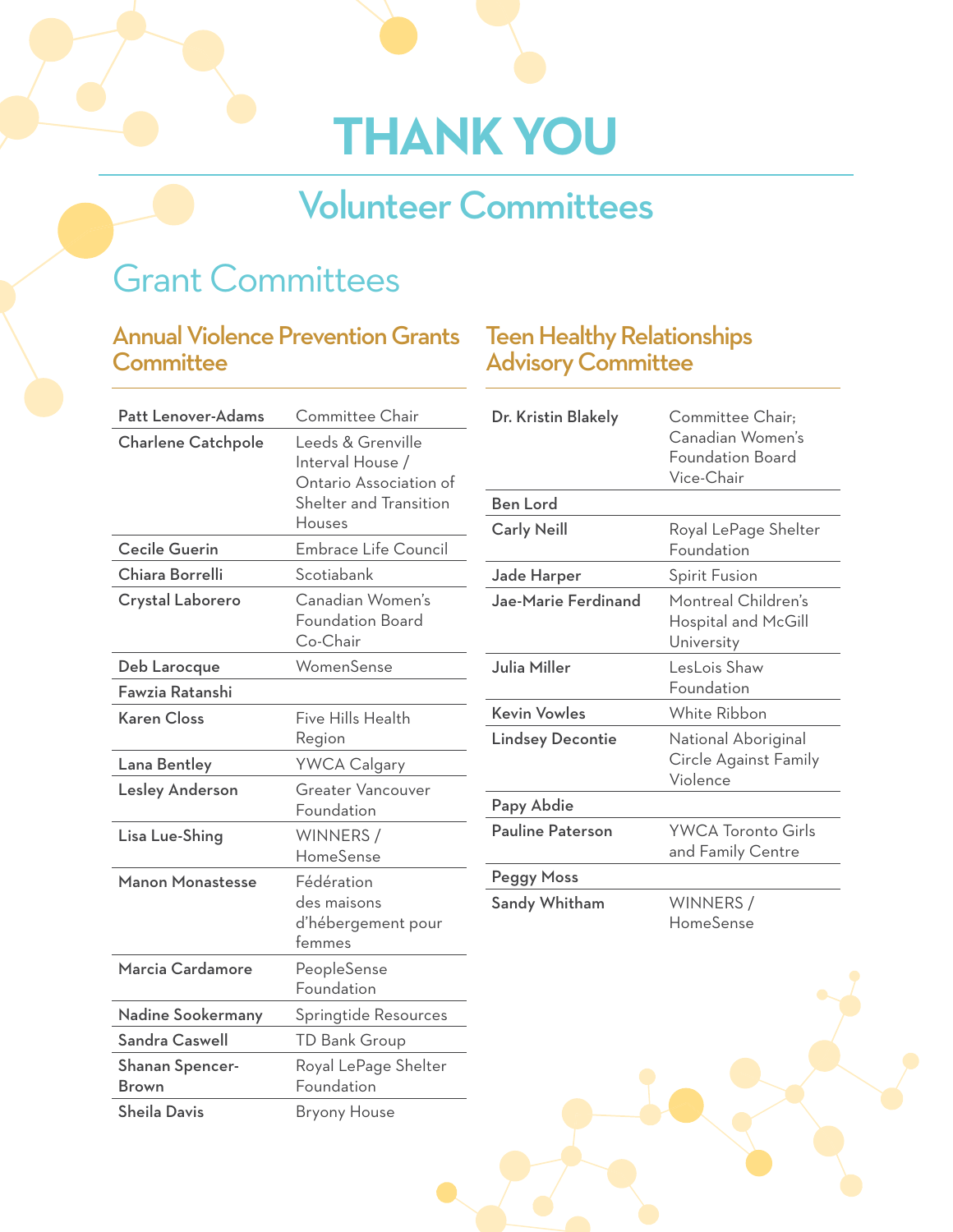#### Anti-Trafficking Advisory **Committee**

| Jessica Houssian     | Committee Chair,<br>Women Moving<br>Millions, Canadian<br>Women's Foundation<br><b>Board Member</b> |
|----------------------|-----------------------------------------------------------------------------------------------------|
| <b>Jill Hanley</b>   | McGill University,<br>School of Social Work                                                         |
| Loly Rico            | Canadian Council for<br>Refugees                                                                    |
| Marcia Cardamore     | PeopleSense<br>Foundation                                                                           |
| Marie-Michelle Pathy | Pathy Family<br>Foundation                                                                          |
| Marsha Sfeir         |                                                                                                     |
| Melissa Hyland       | Resiliency Rising<br>Consulting, Ltd.                                                               |
| Michelle Smith       | Women's Support<br>Network of York<br>Region                                                        |
| Olga Kusztelska      | City of Toronto                                                                                     |
| <b>Ruth Mandel</b>   | <b>WHO GIVES Fund</b>                                                                               |
| Susan Berthiaume     | Ndinawemaaganag<br>Endaawaad                                                                        |

#### Girls' Fund Advisory Committee

| Marilyn Roycroft  | Committee Chair:<br>Canadian Women's<br>Foundation Board<br>Member |
|-------------------|--------------------------------------------------------------------|
| Ali McConnell     |                                                                    |
| Amber Young       |                                                                    |
| Ann Watterworth   | Cassels Brock &<br>Blackwell                                       |
| Armine Tadevosyan |                                                                    |
| Hawa Mire         |                                                                    |
| iris yong pearson | PeerNetBC                                                          |
| Jessica Lyon      | Ministry of Health                                                 |
| Jessie Hemphill   |                                                                    |

| <b>Julie George</b>         |                                                         |
|-----------------------------|---------------------------------------------------------|
| Manjit (Jeet) Chand         |                                                         |
| Marion Craft                |                                                         |
| Monica Arab                 | <b>Economic and Rural</b><br>Development and<br>Tourism |
| Natasha Kassim              | Royal Bank of Canada                                    |
| Norma Tombari               | Royal Bank of Canada                                    |
| Sonia Prevost-<br>Derbecker | Indspire                                                |
| Sophie Mayes                | City of Montreal                                        |

#### - Economic Development Advisory **Committee**

| Carolyn Bendo                      | Ricki's                                                               |
|------------------------------------|-----------------------------------------------------------------------|
| Dallas Fikowski                    | Labour Ministry,<br>Government of Alberta                             |
| Doreen Parsons                     | Women Unlimited<br>Association                                        |
| Flizabeth<br><b>Lougheed Green</b> | Vancity Savings Credit<br>Union                                       |
| Ellie Jones                        | Thrive                                                                |
| Gina McKay                         | Sexuality, Inclusivity, &<br><b>Prevention Training</b>               |
| Indu Rekha<br>Krishnamurthy        | <b>ACEM Microcrédit</b><br>Montréal                                   |
| Jennifer Laidlaw                   | <b>CIBC</b>                                                           |
| Lyda Fuller                        | YWCA Yellowknife, NWT                                                 |
| Michelle Lochan                    | National Research Council<br>of Canada                                |
| Natasha Jackson                    | Nova Scotia Department<br>of Communities, Culture,<br>& Heritage      |
| Pamela Wicks                       | Pulse Seismic Inc.:<br>Canadian Women's<br>Foundation Board<br>Member |
| Patricia Blocksom                  | Dunphy, Best, Blocksom<br>LLP                                         |
| Susan Henry                        | Alterna Savings                                                       |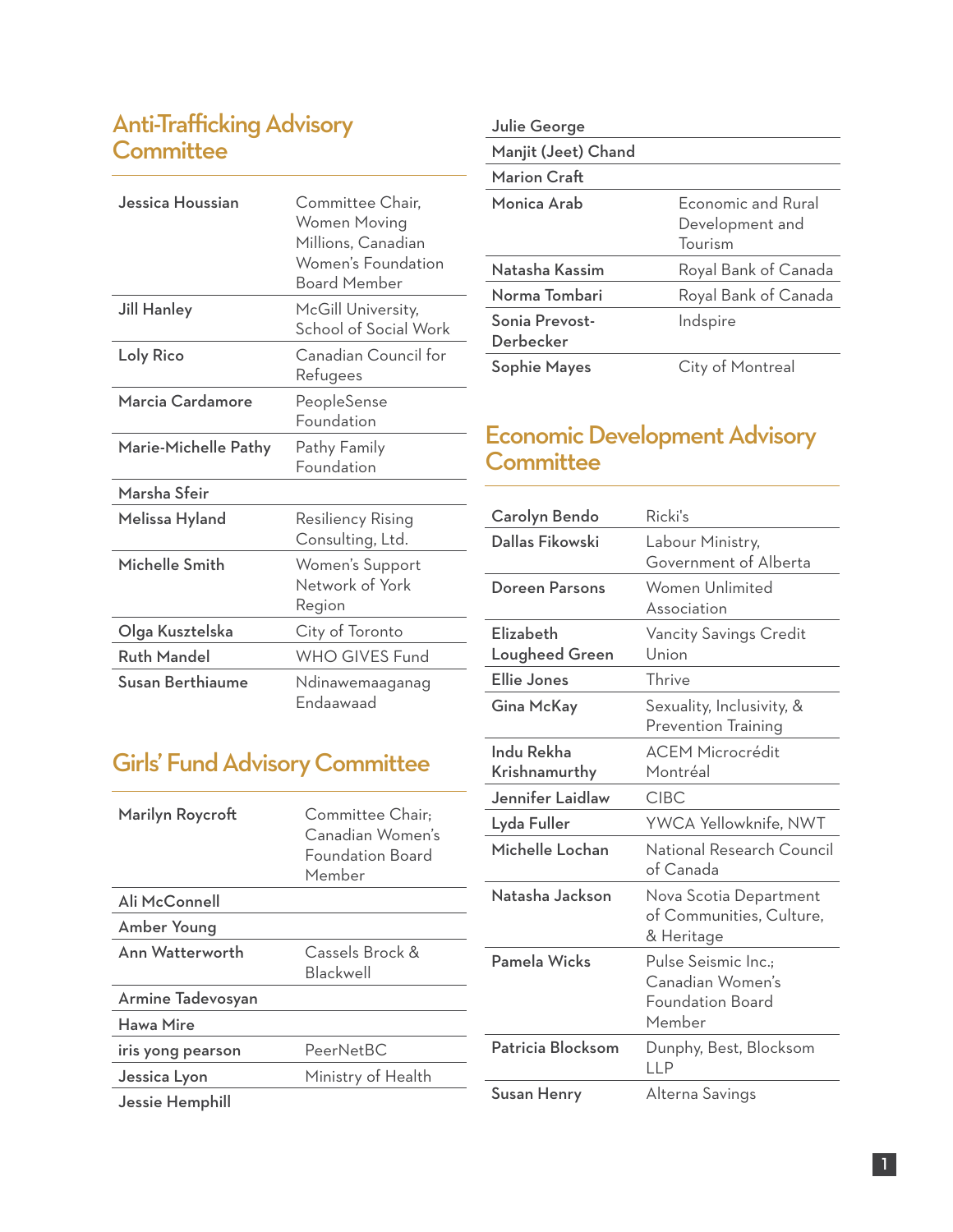## Development Committees

#### Toronto Breakfast Committee

| <b>Elaine Sequeira</b> | Co-Chair, RBC Private<br>Banking         |
|------------------------|------------------------------------------|
| Jennifer Rogers        | Co-Chair, EY                             |
| <b>Adrienne Harris</b> | <b>DATA Communications</b><br>Management |
| Andra Enescu           | Chance Academic<br>Advising Inc.         |
| Catherine Carscallen   | Gardiner Roberts LLP                     |
| Kate Cooper            | Bousfields Inc.                          |

#### Calgary Giving Committee

| Anna Dielwart        | Committee Chair |
|----------------------|-----------------|
| <b>Carolyn Hursh</b> |                 |
| Nadine Brown         |                 |
| Patricia Blocksom    |                 |

#### Calgary Events Committee

| Ellie Smith            | Committee Chair                                |
|------------------------|------------------------------------------------|
| Alexandra Hunt         |                                                |
| Alison Taylor          |                                                |
| Anne Kean              |                                                |
| <b>Christine Harle</b> |                                                |
| Dayna Morgan           |                                                |
| Erin Viala             |                                                |
| Kathy McMillan         |                                                |
| Lauren Hutchison       |                                                |
| Madison Brush          |                                                |
| Pamela Wicks           | Canadian Women's<br>Foundation Board<br>Member |

Vanessa White

#### Corporate Advisory Cabinet

| Beth Summers         | Committee Co-Chair,<br>Superior Plus LP,<br>Canadian Women's<br>Foundation Board<br>Co-Chair |
|----------------------|----------------------------------------------------------------------------------------------|
| Ozench Ibrahim       | Committee<br>Co-Chair, KPMG LLP                                                              |
| Jacqueline Cooper    | Interaxon                                                                                    |
| <b>Kim Lesley</b>    | Capgemini Canada                                                                             |
| Linda Starr          | Kids & Company                                                                               |
| Peter Harris         | PwC Canada                                                                                   |
| <b>Richard Anton</b> | CIBC Mellon                                                                                  |
| Sonia Maloney        | Norrep Capital<br>Management Ltd.                                                            |

#### Philanthropic Advisory Committee

Cathy Spoel

Dayna Bradley

Jo-Anne Ryan

Mary Mowbray

### Board of Directors

| <b>Beth Summers</b> | Co-Chair                          |
|---------------------|-----------------------------------|
| Crystal Laborero    | Co-Chair<br>(until February 2017) |
| Jody Johnson        | Co-Chair<br>(from February 2017)  |
| Dr. Kristin Blakely | Vice-Chair                        |
| Paula Smith         | Treasurer                         |
| Angela Johnson      |                                   |
| Jennifer Flanagan   |                                   |
| Jessica Houssian    |                                   |
| Laurie Clarke       |                                   |
| Marilyn Roycroft    |                                   |
| Pamela Wicks        |                                   |
| Dr. Ramona Lumpkin  |                                   |
| Sophie Gupta        |                                   |

Tammy Harkey

Learn about our board members' areas of expertise at: canadianwomen.org/about-us/ceo-and-board/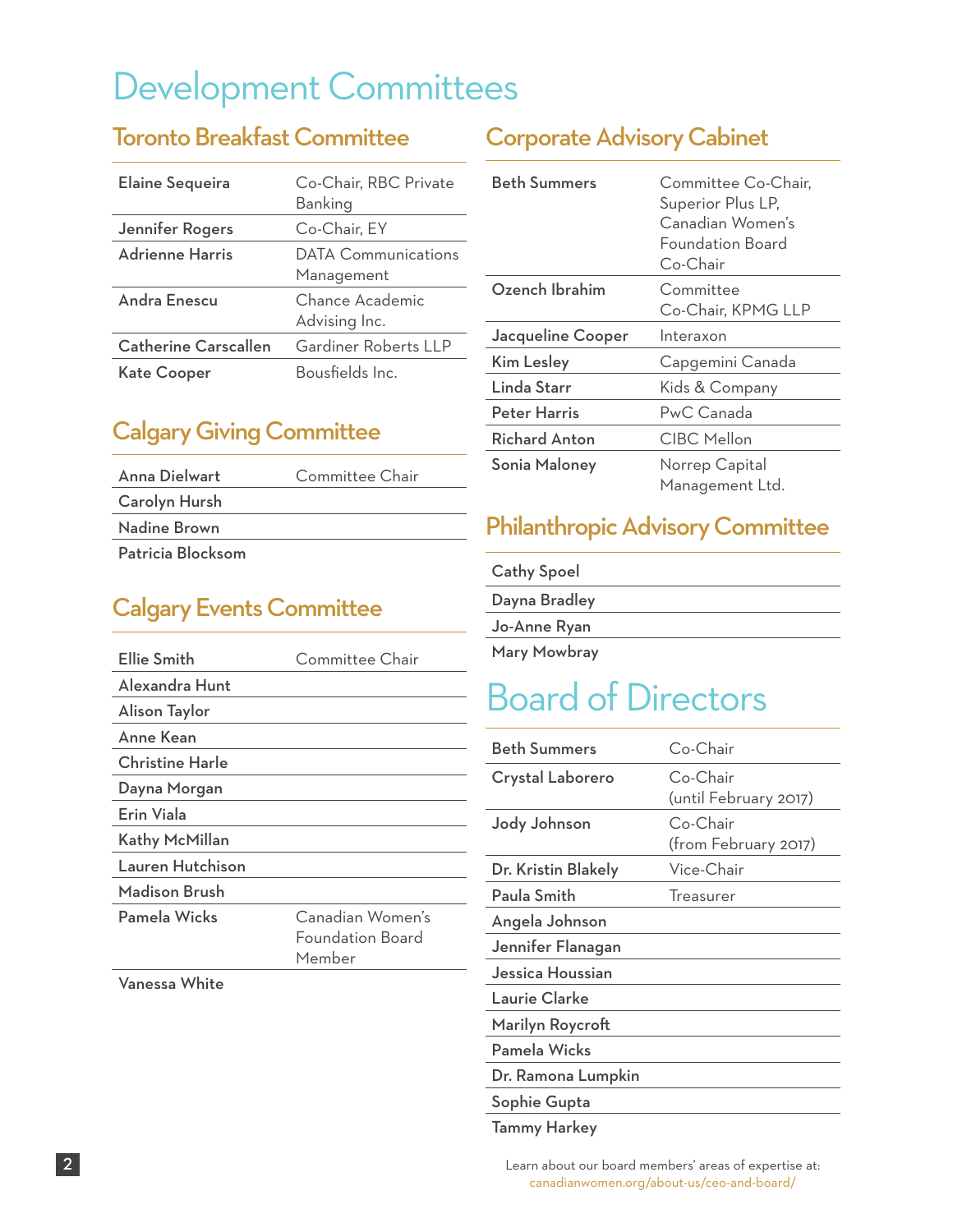## Endowment Fund Donors

#### \$10 million+

The Estate of Ann Southam

#### \$2 million - \$9,999,999

The Honourable Margaret and Wallace McCain

#### \$1 million - \$1,999,999

Shirley Greenberg The Honourable Margaret Norrie McCain in memory of her mother, The Honourable Margaret Fawcett Norrie And one anonymous donor

#### \$750,000 - \$999,999

Nancy Ruth in memory of her mother, Mary Rowell Jackman

#### \$500,000 - \$749,999

Kiki Delaney in memory of her mother, Mimi Herrndorf Julie and Rick George Carol A. Newell CIBC And one anonymous donor

#### \$250,000 - \$499,999

S. Mary Hatch in memory of Joan and Clifford Hatch Ann Southam

#### \$50,000 - \$249,000

Beverley Wybrow Fund The Honourable Margaret Norrie McCain Margaret Newall Michelle & Howie Crone RBC in memory of Brenda Vince And one anonymous donor

#### \$25,000 - \$49,999

Valerie Hussey Tony McNaughton Fund Aimee Quitevis Memorial Fund Julie Crocker and Paula Menendez Memorial Fund

#### \$10,000 - \$24,999

Beverley Wybrow Marcia Cardamore, PeopleSense Foundation TJX Canada The Partners of Osler Hoskin & Harcourt in memory of Brenda Vince Nancy's Very Own Foundation

#### \$5,000 - \$9,999

Lynda Hamilton Betty and Alice Schultz Brenda Vince Memorial Fund Other contributions to our Endowment Fund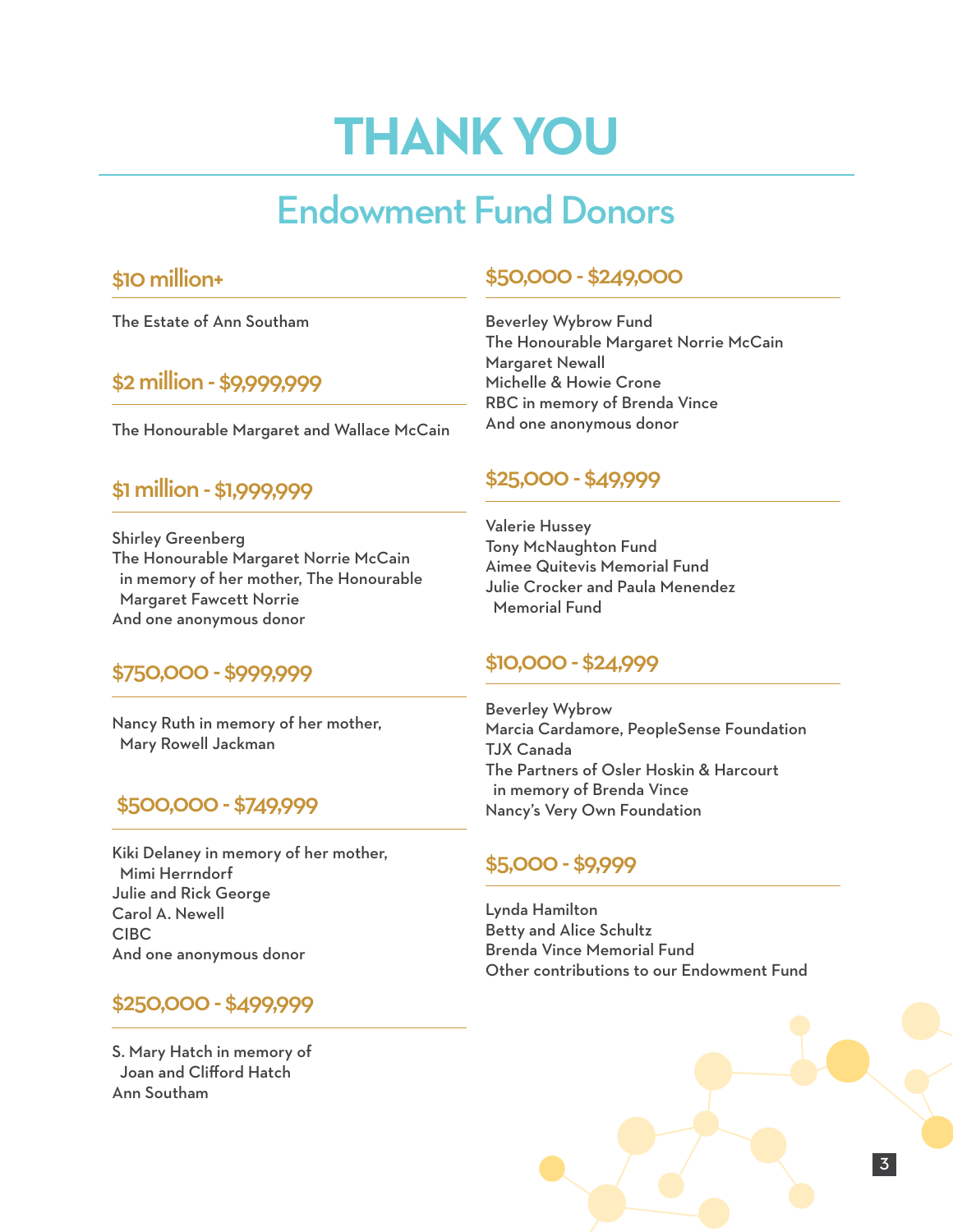

## Corporate and Community Partners

#### \$1 MILLION +



4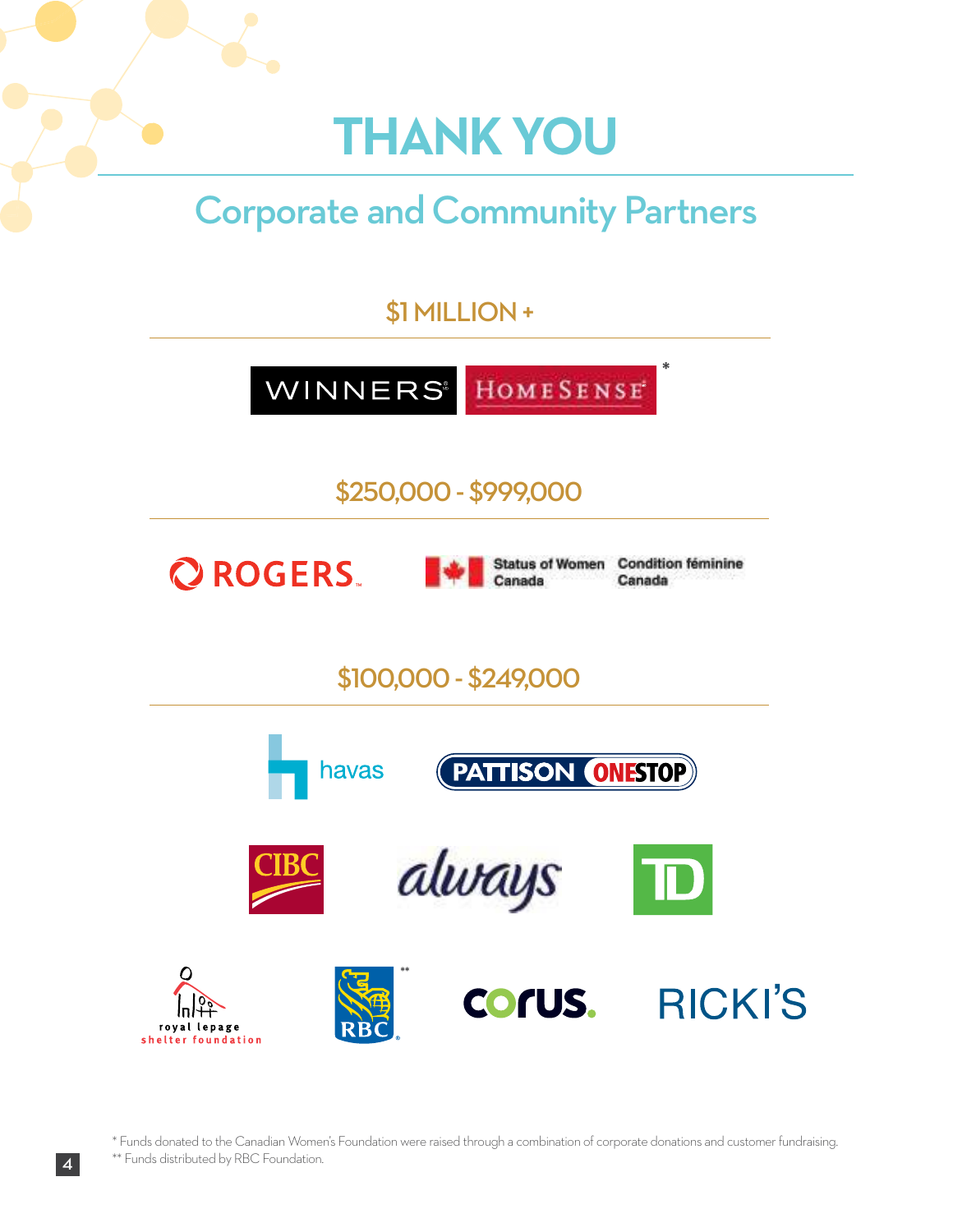## Corporate and Community Partners

#### \$50,000 - \$99,999

Branded Cities Rouge Media Scotiabank WomenSense

#### \$25,000 - \$49,999

CBC Radio-Canada Globe and Mail Osler, Hoskin & Harcourt LLP Pulse Seismic Inc. Star Metro Media: The Kit Superior Plus LP

#### \$10,000 - \$24,999

Delaney Capital Management Canadian Natural Resources Limited Canadian Progress Club Elevate DBRS Limited Eileen Fisher Canada Ernst & Young LLP Hillberg & Berk McMillan Wealth Management Solutions Paradigm Quest Inc. St. Joseph Communications The Body Shop Canada Limited



#### \$5,000 - \$9,999

Adapt Media Agrium Inc. Cineplex Entertainment Inc. Company Of Women Fuel Gardiner Roberts LLP Giant Tiger Stores Limited Grace's Places Husky Energy Johnston Group Inc. KPMG Monarch & Misfits Inc. OSSTF/FEESO Pure Luxury Magazine Quintex Services Ltd. Reitmans (Canada) Limited W.A. Robinson Asset Management Ltd.

#### \$500 - \$4,999

Adamar Styles AGASAYA Aird & Berlis LLP Apex Trust ARC Financial Corp. Arrow Capital Management Inc. Astral Out of Home ATB Financial BDO Canada LLP Becker, Cheng & Charbonneau Wealth Management Birchwood Automotive Group Partnership Blake, Cassels & Graydon LLP Bonnyrigg Capital Ltd. Borden Ladner Gervais LLP Bousfields Inc.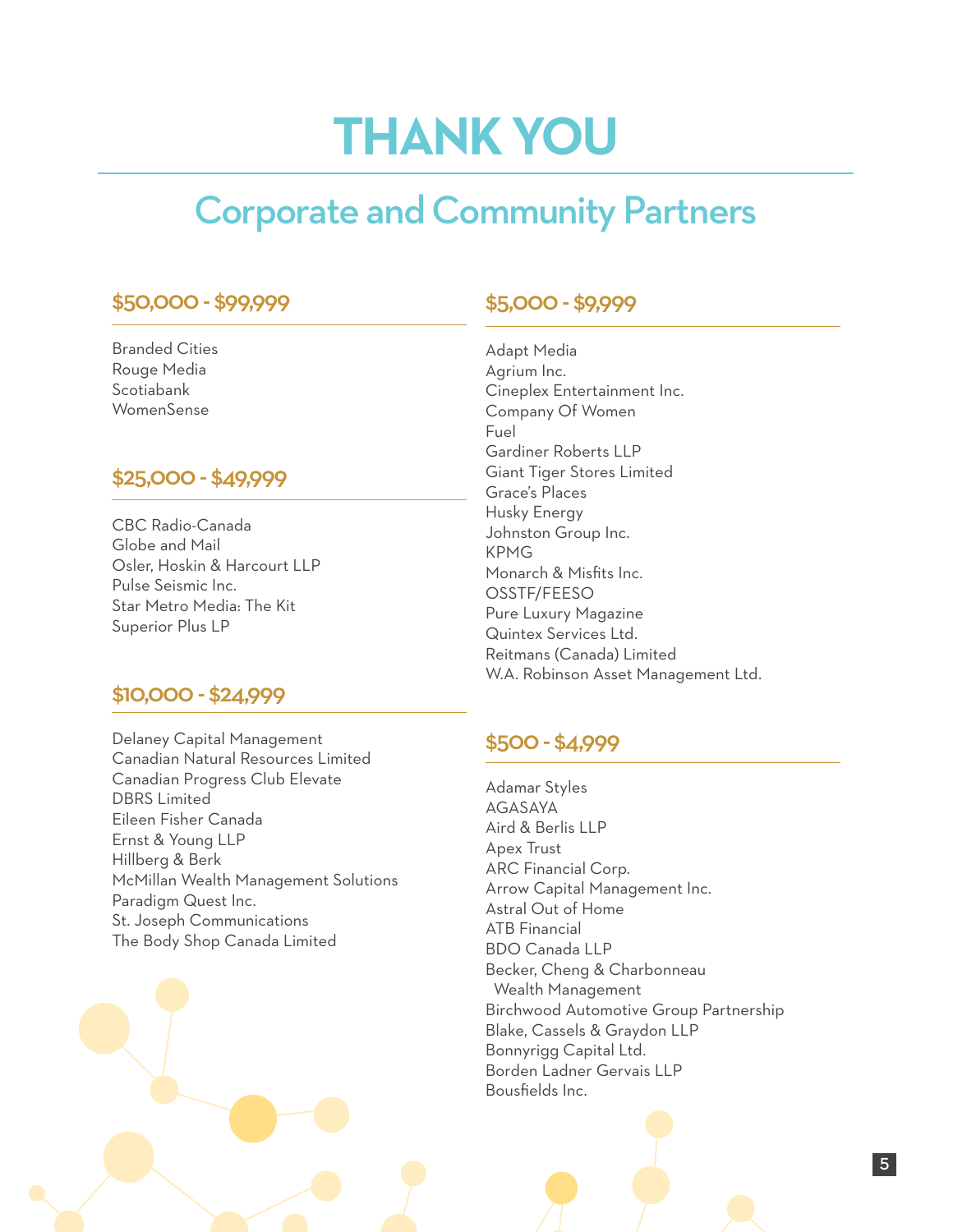#### \$500 - \$4,999 continued

BP Canada Energy Group Brigholme Interiors Group Business Edge International Cambrian Credit Union Cassels Brock & Blackwell LLP Cavalluzzo Shilton McIntyre & Cornish LLP Centron Group of Companies Chartered Professional Accountants of Ontario Christ Church Cathedral, Victoria BC Cluep Cosulich Group Investments Inc. Cypress Capital Deloitte LLP Devine Park LLP DTA Services Ltd. Dynamic Funds Elementary Teachers' Federation of Ontario Fandor Homes Fasken Martineau DuMoulin LLP Fidelity Investments Canada ULC Fiera Capital Fired Up Naturals Franklin Templeton Investments G.R.R. Holdings Ltd. (The KEG Steakhouse & Bar) Gillis Quarries Ltd. Goldblatt Partners LLP Haworth Ltd. Hilary Druxman Hunt Design Associates Ideon Media Industrial Metals Inn At The Forks Interaxon Invesco Canada Ltd. KCI - Ketchum Canada Inc. LMC Diabetes and Endocrinology Ltd. M.R. Bauldic Enterprises Inc. Mackenzie Investments Manitoba Hydro Mansheild Construction Manulife Investments Mary Ward Catholic Secondary School Matrix Search Group Mawer Investment Management Ltd. McDonald's Restaurant National Bank Financial

Nelmar Drywall Company Ltd. Norrep Capital Management Ontario Ghostbusters Pembina Pipeline Corporation Premium Uniforms RBC Dominion Securities Repsol Oil & Gas Canada Inc. Resilience Fitness Roscoe Sinopec Canada Solicitor General (Staff) Sony Music Entertainment Canada Inc.Starbucks Coffee Company Tessa Hughes Apparel The Bishop Strachan School The Canada Life Assurance Company The Craft Brasserie & Grille Inc. Thorek/Scott and Partners Totally Her United Way of Ottawa Ursel Phillips Fellows Hopkinson LLP Walker Lawson Design Inc. Willis Towers Watson YWCA of Greater Toronto

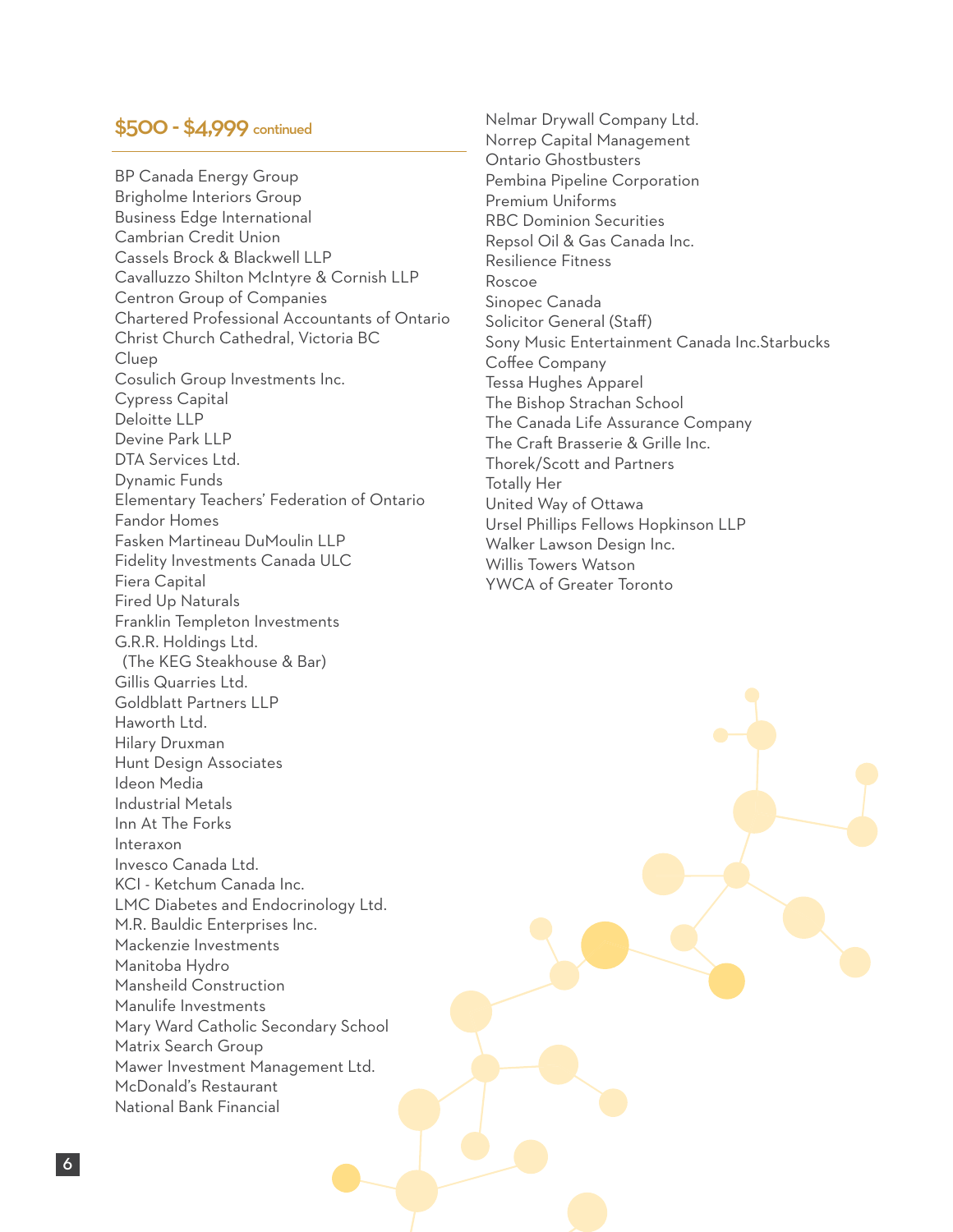## Individual Donors\*

#### \$100,000 +

Julie and Rick George Rachel Horne, The Horne Family Foundation And one anonymous donor

#### \$50,000 - \$99,999

Roslyn Bern, The Leacross Foundation The Estate of Beverley A. Dales The Leslois Shaw Foundation The Zukerman Family Foundation

#### \$25,000 - \$49,999

BJ Hughes Foundation Carolyn Richardson Hursh Cathy Spoel Kiki Delaney Margaret Newall Pat Stewart The W. Garfield Weston Foundation

#### \$15,000 - \$24,999

Carol Shaw Connie Cobbe David and Ruth Asper Dr. Kristin Blakely Nadine & Kevin Brown And one anonymous donor

#### \$10,000 - \$14,999

Anne Larson Grey Birch Foundation John & Anna Dielwart Lori Egger & Stephen Laut Nani Beutel Pamela Dillon Ruth Mandel - WHO GIVES Fund The Reay & Lynda Mackay Foundation

#### \$5,000 - \$9,999

Audrey S. Hellyer Charitable Foundation Cindy Blakely Elaine Wood Ellen Smith Heather Braund Heather Culbert Joan Lozinski Jolan Storch Liz Rykert in honour of Michele Landsberg Lorna Smith Lynda Hamilton Mary Di Salvo in memory of Maria Di Salvo Maureen Mannix McLean Smits Family Foundation Nancy MacKellar Nancy's Very Own Foundation Patricia Davidson Serena Graham-Dwyer Sherie & Marshall Toner Susan and Rochelle Zorzi, The Mariano Elia Foundation And two anonymous donors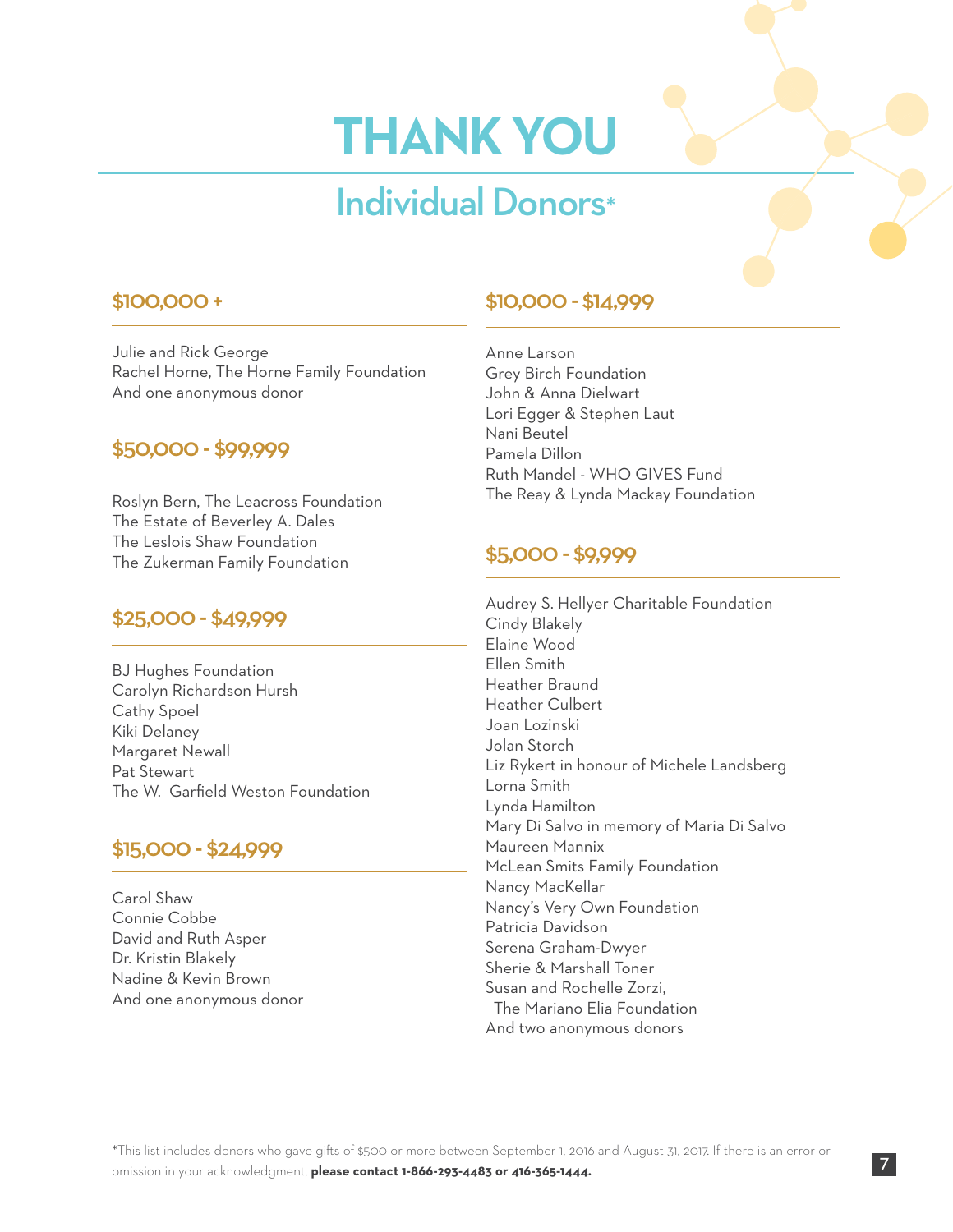#### \$2,500 - \$4,999

Andrea Miller Fund at Toronto Foundation Anita Bruinsma Anna M. Kennedy Ashley Armstrong Brenda Clark Brenda Mawhinney C. Alan Smith Carol A. Newell Carol Faulkner Charlene Codner Connie Muller Cynthia Chan Darice Stern Dayna Bradley Doug Mair Faye Thorek Frank & Nancy Laurie Gail Asper Heather Shaw Jad Saliba Jan Tertzakian Janet Ruby Jennifer Tory Joseph J. Mayerchak Judith Teller Foundation Julie Shugarman & Ilan Gewurz June Ntazinda Katherine Acheson Kelly Bourassa Kyla Brulotte Laurie Nashchuk Linda Hay Linda MacKay Lorna Mountford Margaret Southern Margot Micallef Martha Butterfield Martha LA McCain Mary Jane Crooks Mary Lou Maher & Virginia Hatchett Mary Mowbray Mike Zuccato Paul Baker Paula J. Smith Rubin Thomlinson LLP Sandra McNeill Shawn Cornett

Shirley Humphries Stephanie Felesky The Cyril & Dorothy, Joel & Jill Reitman Family Foundation The Holger and Claudette Kluge Family Foundation The Irvine Fund The Jules Foundation Warren Reinhart And four anonymous donors

#### \$1,000 - \$2,499

Aimee Halfyard Amanda Fahey Andrea Vienneau Andrew Mahon Foundation Ann Watterworth Anne Murray Anuradha Lisa Dugal Barbara McLean Beth Malcolm Bonnie Lovelace Catherine Norris Christina Politis Crystal Laborero Dean W. Radomsky Deborah Bartlett & Murray Knechtel Deborah Kinkaid Deborah M. Young Derek & Jennifer Phillips Donna Dasko Doris A. Chan Eileen Costello Elisabeth M. Kwong Elizabeth MacDonald Erica Teklits Felix Gutierrez Greg Lindsey Halina Von Dem Hagen Heather Spence Hilary Partner Irene M. Bergner Jason Boudewyn Jennifer Rogers Jennifer Vieno Jill Teschke Jody Johnson Joyce Zemans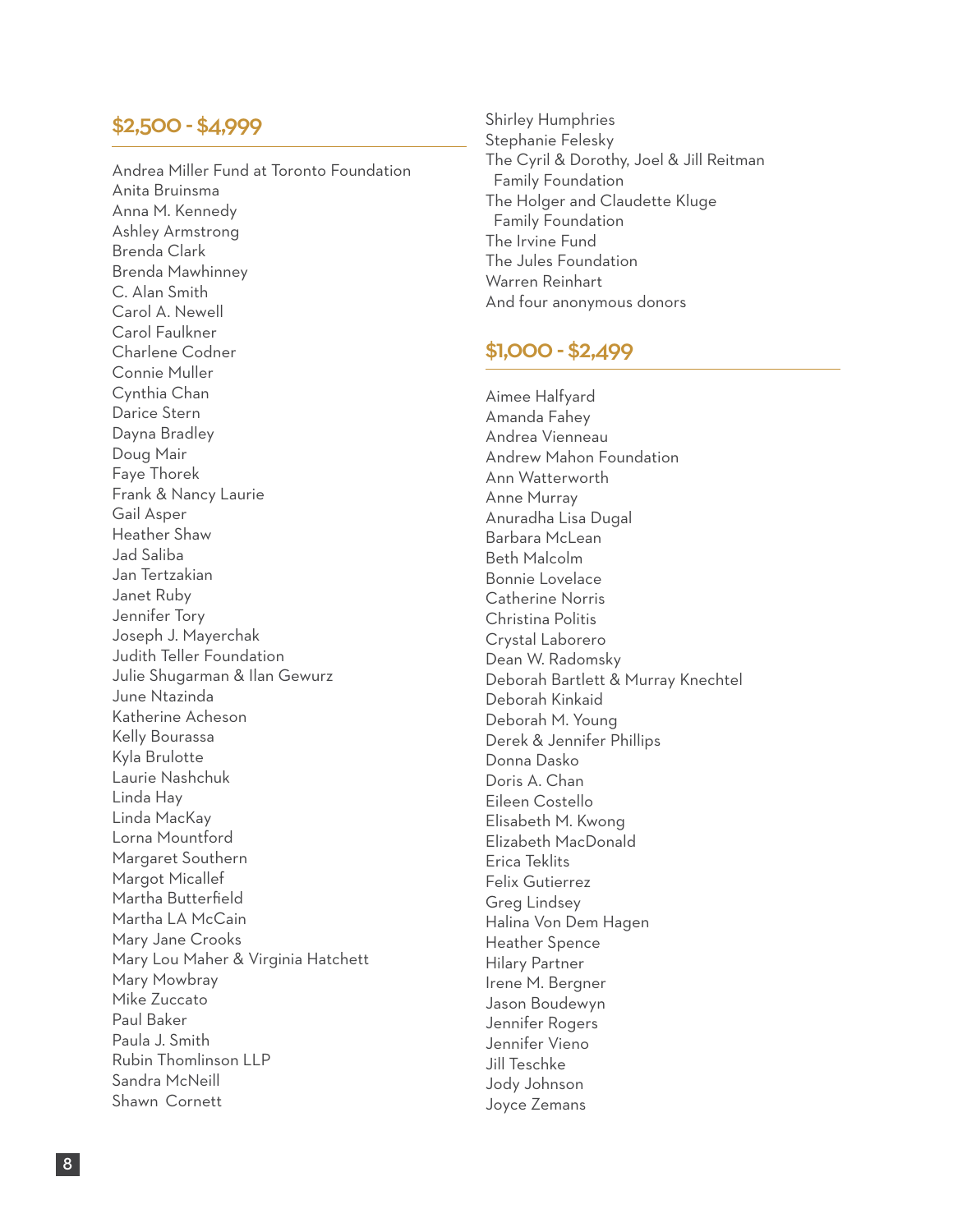Julie White & Ross McGregor Kaitlyn Evans-Davies Karen Brown-Luetchford Karen Macdonald Kate Sawyer Katherine Gurney Laurie Hunt Leanne & George Lewis Lesley Conway Lew Cheng Sheila Hew Libby Smith Lisa Landrey Margaret Ann McGiverin Mary Anderson Mary Ann E. Crichton Matt Barasch Michael D'Avella Michele Beitel Mohit Vikrant Nancy Bowman Nancy Sharma Patricia Blocksom Paulette Senior Peggy Boyd Penny Leckie Penny Sirr Raneen Dhadli Reinette Otte Renee Rouleau Robert Kulhawy Ronald Bell Roseanne Hill Blaisdell Sally Armstrong Savanna Scott-Leslie Sean Gregorio Sharilyn Hale Sheelagh Lawrance Shelley Ramsay Stephanie Ross Stuart Yaholnitsky Susan Bialowas Susan Jones Viewpoint Charitable Foundation Tami Prince The Coffey Family Foundation Thomas & Ann Hill Veni Iozzo Ward & Raelee Nicholson And eight anonymous donors

#### \$500 - \$999

Adele McKernan Aimee Demers Alizabeth Calder Allan Northcott Andrea Robertson Anna Cordner Anne Albani Annette Quirk Ariane Young Ashley Weighill Barb H. Passmore Barbara Grossman Bertha Ann Fisher Brian Read Carmela Massari Carole Bradley Cathie Stonier Cathy Mann Chris Walroth Christelle Soto-Suarez Christopher Alexander Christopher Bettencourt Colleen Hop Colleen MacIntyre Corette Stevens Craig MacPherson Daphne Jaques David Johnston Deborah Sinclair Dionne Gesink Donna L. Duncan Dr. Claire Crooks Dr. Justin Geagea Elaine Andrew Elaine Sequeira Elizabeth Simmie Ellen Hoffmann Eric Bender Gail Todgham Geoffrey Dawe Greg Kwong Heather Isidoro, in honour of Bette Kearns Jane Corbett Jane Kinney Jane Lawson Jane S. McNichol Janet M. Poyen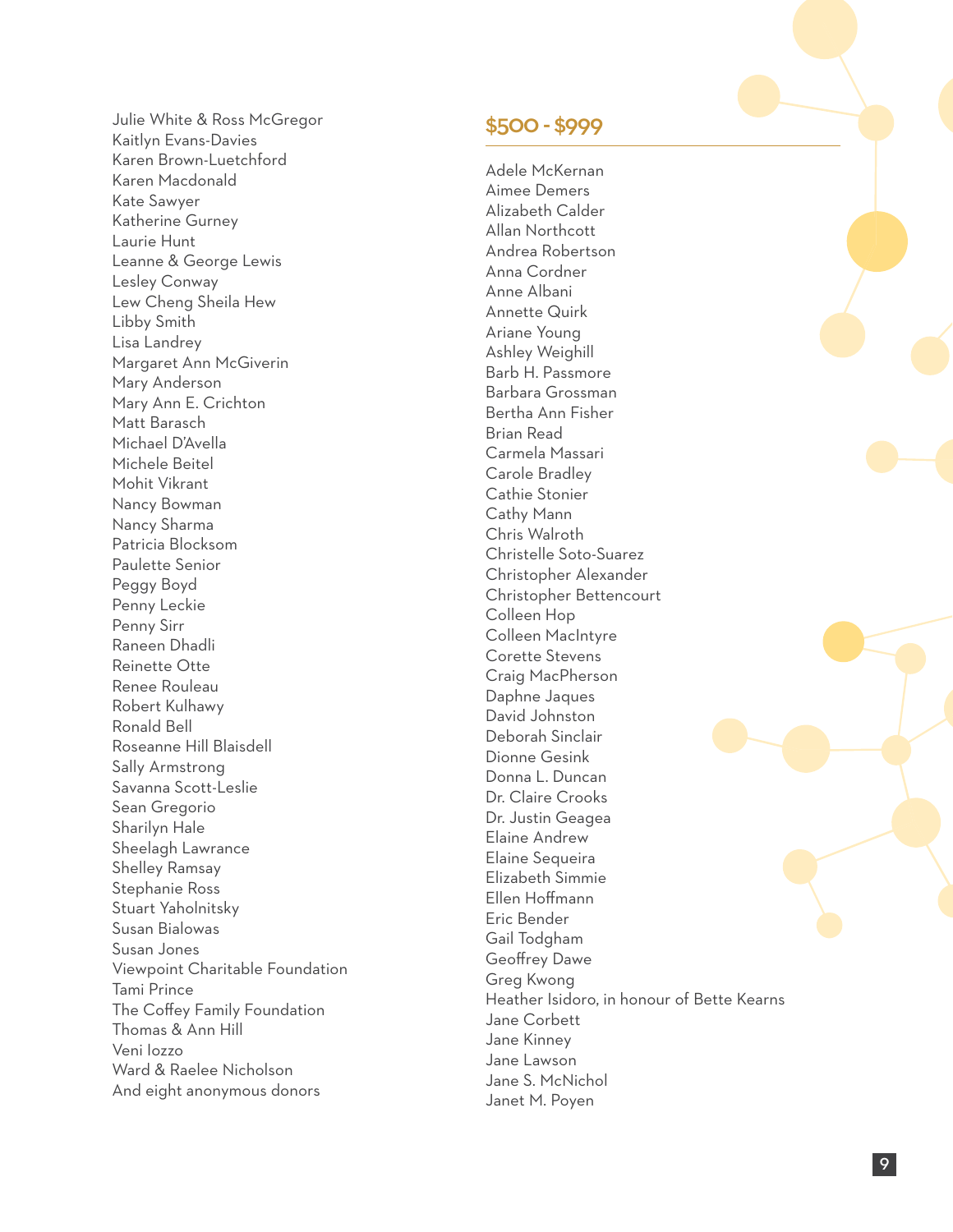#### \$500 - \$999 continued

Jen Aitchison Jennifer Boulanger Jennifer Fiddian-Green Jennifer Flanagan Jennifer Niece Jennifer Poon Jennifer Stubbs Jill Curl Jill W. Wilkie Jo-Anne Ryan Jon Kamin Jonathan Sterne Judith Crocker Judith Gelber Karen Bock Karen Kelar Karen McNally Karen Okada Karen Setter Karen Trenton Karla Sampson Katharine Cho Katherine Bilson Kathryn Shailer Keli Schmidt Kim Ruse Kimberly Lesley Kulbir Kahlon Laura Assal Laura Mirabella-Siddall Laura Owen Leah Bourgeois Leney Richardson Lesley Cesh Leslie Gage Linda Angove Lindsay Blakely Lisa Tant Lorie Dunbar Lorraine John Luiney Sepulveda Lynne Golding and Tony Clement Margaret Bawden Marie Holland Marie-Christine Joly Marilda Tselepis

Marilyn McCallum Martin Shewchuk Maryann Kerr Mary-Lu Zahalan Maryse Migue Maya Medeiros Melissa Burkett Michele Landsberg Michelle Bruce Mona Schoenfeld Nancy Coldham Natasha Jackson Nevena Ivanovic Nicole Taylor-Smith Norma Tombari Nyree Grimes Pamela Dart Pamela Wicks Pat Baxter Pat L. McGorman Patricia M. Murphy Patt Lenover-Adams Patty Auger Penny Beazley Penny Young Peter Cohos Philip Heimbecker Randal Boutilier Rebecca Barras Reina LaBossiere Rhea Solis Rives Dalley Barbour Roxanne L. Anderson Sana Ziauddin Sandy Whitham Sara Poldaas Sarah Lounsbury Scott W. Stephen Sharon Fitzpatrick Sheherazade Hirji Sheila Morrison Shirley Dawe Stephanie Bunch Stephanie Howard Steven Greene Stewart and Laura Matychuk Susan P. Hutchison Susan Woods Suzanne Gibson